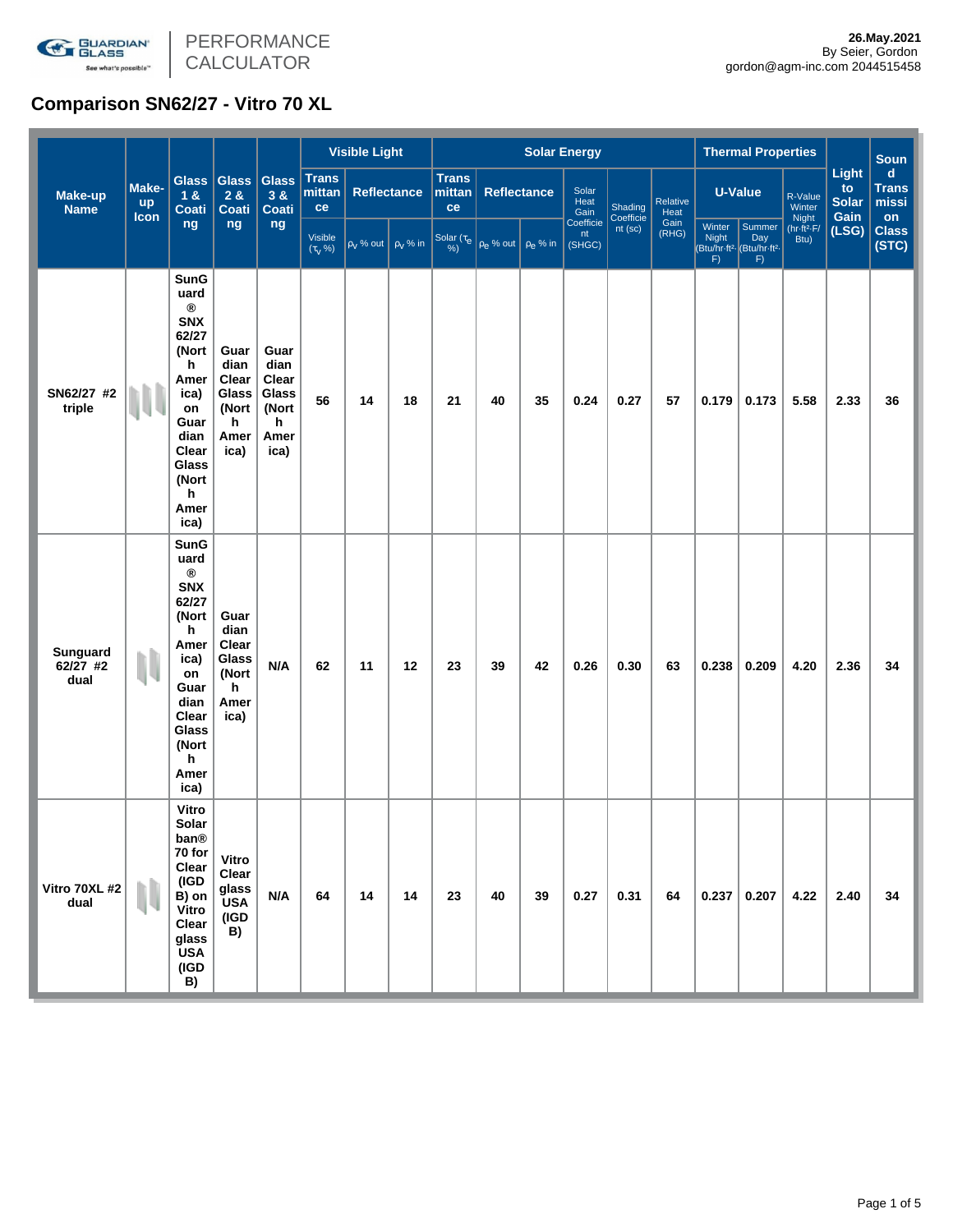

# PERFORMANCE **CALCULATOR**

| Make-up<br><b>Name</b>  | Make-<br><b>up</b><br><b>Icon</b> | Glass  <br>18<br><b>Coati</b><br>ng                                                                               | 28<br>Coati<br>ng                                   | Glass Glass<br>3 &<br><b>Coati</b><br>ng            | <b>Visible Light</b>               |                    |    | <b>Solar Energy</b>                                                                                                                                                                                                   |                    |    |                           |                        |                  | <b>Thermal Properties</b>    |                                                                           |                             | <b>Soun</b>                  |                                    |
|-------------------------|-----------------------------------|-------------------------------------------------------------------------------------------------------------------|-----------------------------------------------------|-----------------------------------------------------|------------------------------------|--------------------|----|-----------------------------------------------------------------------------------------------------------------------------------------------------------------------------------------------------------------------|--------------------|----|---------------------------|------------------------|------------------|------------------------------|---------------------------------------------------------------------------|-----------------------------|------------------------------|------------------------------------|
|                         |                                   |                                                                                                                   |                                                     |                                                     | <b>Trans</b><br>mittan<br>ce       | <b>Reflectance</b> |    | <b>Trans</b><br>mittan<br>ce                                                                                                                                                                                          | <b>Reflectance</b> |    | Solar<br>Heat<br>Gain     | Shading                | Relative<br>Heat | <b>U-Value</b>               |                                                                           | R-Value<br>Winter           | Light<br>to<br>Solar<br>Gain | d<br><b>Trans</b><br>missi         |
|                         |                                   |                                                                                                                   |                                                     |                                                     | Visible<br>$(\tau_{\rm V} \, \% )$ |                    |    | $\left[\rho_{\mathsf{V}}\% \text{ out } \middle  \rho_{\mathsf{V}}\% \text{ in } \middle  \text{Solar}(\tau_{\mathsf{e}}) \middle  \rho_{\mathsf{e}}\% \text{ out } \middle  \rho_{\mathsf{e}}\% \text{ in } \right]$ |                    |    | Coefficie<br>nt<br>(SHGC) | Coefficie<br>$nt$ (sc) | Gain<br>(RHG)    | Winter<br><b>Night</b><br>F) | Summer<br>Day<br>(Btu/hr-ft <sup>2</sup> - Btu/hr-ft <sup>2</sup> -<br>F) | Night<br>(hr·ft²·F/<br>Btu) | (LSG)                        | <b>on</b><br><b>Class</b><br>(STC) |
| Vitro 70XL #2<br>triple |                                   | Vitro<br>Solar<br>ban®<br>70 for<br>Clear<br>(IGD<br>B) on<br>Vitro<br>Clear<br>glass<br><b>USA</b><br>(IGD<br>B) | Vitro<br>Clear<br>glass<br><b>USA</b><br>(IGD<br>B) | Vitro<br>Clear<br>glass<br><b>USA</b><br>(IGD<br>B) | 58                                 | 17                 | 20 | 21                                                                                                                                                                                                                    | 41                 | 29 | 0.24                      | 0.28                   | 58               | 0.179                        | 0.171                                                                     | 5.60                        | 2.36                         | 36                                 |

Calculation Standard: NFRC 2010

# **SN62/27 #2 triple**

|                    |                                                           |                                           | <b>Outdoors</b>                        |                           |  |  |  |  |  |  |
|--------------------|-----------------------------------------------------------|-------------------------------------------|----------------------------------------|---------------------------|--|--|--|--|--|--|
| GLASS <sub>1</sub> |                                                           | Guardian Clear Glass (North America)      | $#1$ -----                             |                           |  |  |  |  |  |  |
|                    |                                                           | Thickness = $1/4$ " (6mm)                 | #2 SunGuard® SNX 62/27 (North America) |                           |  |  |  |  |  |  |
| GAP <sub>1</sub>   |                                                           | 10% Air, 90% Argon, 1/2" (12.7mm)         |                                        |                           |  |  |  |  |  |  |
| <b>GLASS 2</b>     |                                                           | Guardian Clear Glass (North America)      | $#3$ -----                             |                           |  |  |  |  |  |  |
|                    |                                                           | Thickness = $1/4$ " (6mm)                 | #4 -----                               |                           |  |  |  |  |  |  |
| GAP <sub>2</sub>   |                                                           | 10% Air, 90% Argon, 1/2" (12.7mm)         |                                        |                           |  |  |  |  |  |  |
| GLASS <sub>3</sub> |                                                           | Guardian Clear Glass (North America)      | $#5$ -----                             |                           |  |  |  |  |  |  |
|                    |                                                           | Thickness = $1/4$ " (6mm)                 | $#6$ -----                             |                           |  |  |  |  |  |  |
|                    |                                                           | Total Unit (Nominal) = $1 \frac{3}{4}$ in | $Slope = 90^\circ$                     | Window Height $= 1$ meter |  |  |  |  |  |  |
|                    | Estimated Nominal Glazing Weight: 8.62 lb/ft <sup>2</sup> |                                           |                                        |                           |  |  |  |  |  |  |

Indoors

# **Sunguard 62/27 #2 dual**

|                  |                                                                   | <b>Outdoors</b>                                      |                           |  |  |  |  |  |  |  |
|------------------|-------------------------------------------------------------------|------------------------------------------------------|---------------------------|--|--|--|--|--|--|--|
| <b>GLASS1</b>    | Guardian Clear Glass (North America)<br>Thickness = $1/4$ " (6mm) | $#1$ -----<br>#2 SunGuard® SNX 62/27 (North America) |                           |  |  |  |  |  |  |  |
| GAP <sub>1</sub> | 10% Air, 90% Argon, 1/2" (12.7mm)                                 |                                                      |                           |  |  |  |  |  |  |  |
| <b>GLASS 2</b>   | Guardian Clear Glass (North America)<br>Thickness = $1/4$ " (6mm) | #3 -----<br>$#4$ -----                               |                           |  |  |  |  |  |  |  |
|                  | Total Unit (Nominal) = 1 in                                       | $Slope = 90^\circ$                                   | Window Height $= 1$ meter |  |  |  |  |  |  |  |
|                  | Estimated Nominal Glazing Weight: 5.75 lb/ft <sup>2</sup>         |                                                      |                           |  |  |  |  |  |  |  |
|                  |                                                                   | Indoors                                              |                           |  |  |  |  |  |  |  |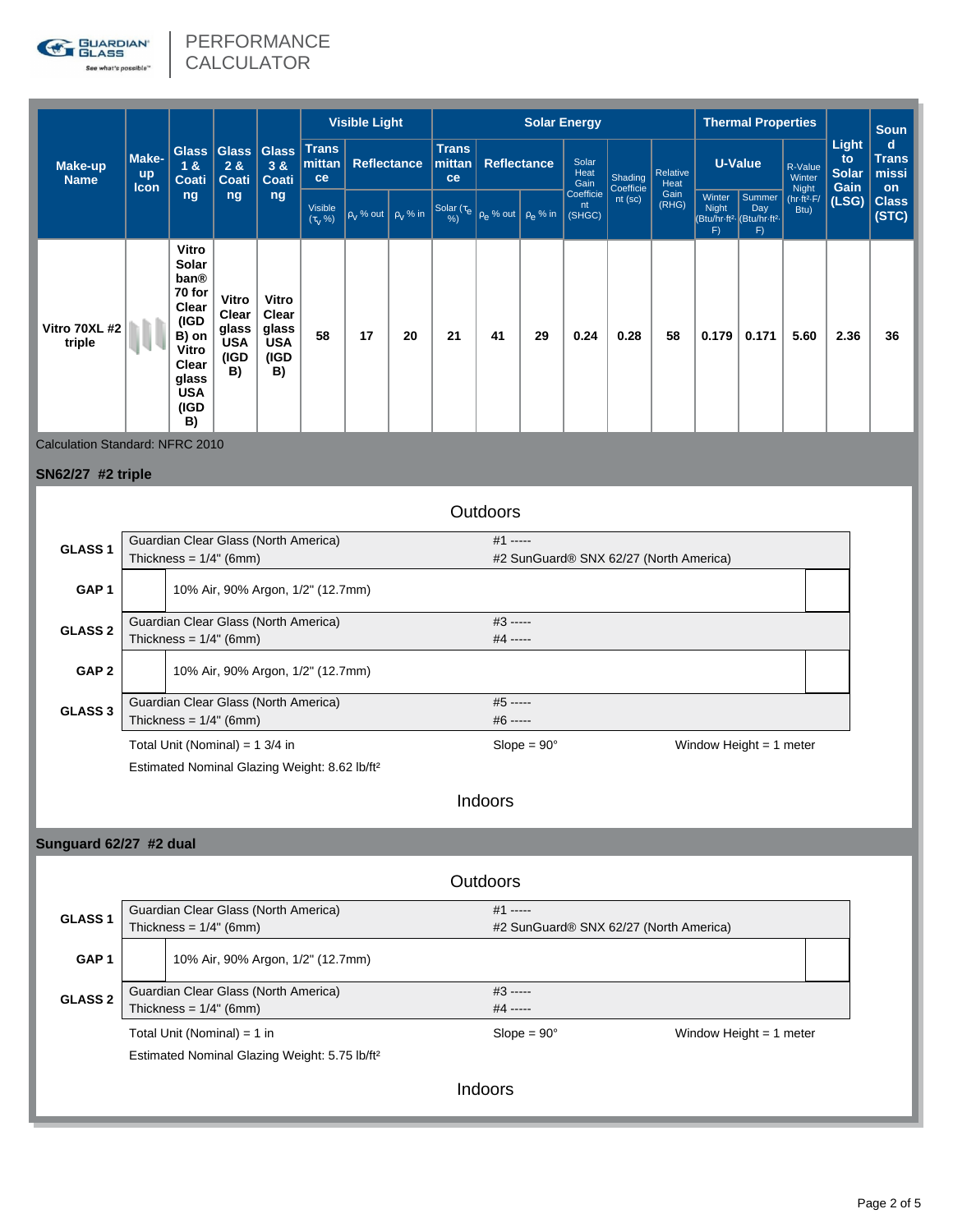

| Vitro 70XL #2 dual   |                                                           |                                                                                            |          |                                                      |                           |  |  |  |  |  |  |
|----------------------|-----------------------------------------------------------|--------------------------------------------------------------------------------------------|----------|------------------------------------------------------|---------------------------|--|--|--|--|--|--|
|                      |                                                           |                                                                                            | Outdoors |                                                      |                           |  |  |  |  |  |  |
| GLASS <sub>1</sub>   |                                                           | Vitro Clear glass USA (IGDB)<br>Thickness = $1/4$ " (6mm)                                  |          | $#1$ -----<br>#2 Vitro Solarban® 70 for Clear (IGDB) |                           |  |  |  |  |  |  |
| GAP <sub>1</sub>     |                                                           | 10% Air, 90% Argon, 1/2" (12.7mm)                                                          |          |                                                      |                           |  |  |  |  |  |  |
| <b>GLASS 2</b>       |                                                           | Vitro Clear glass USA (IGDB)<br>Thickness = $1/4"$ (6mm)                                   |          |                                                      |                           |  |  |  |  |  |  |
|                      |                                                           | Total Unit (Nominal) = $1$ in<br>Estimated Nominal Glazing Weight: 5.75 lb/ft <sup>2</sup> |          | $Slope = 90^\circ$                                   | Window Height = $1$ meter |  |  |  |  |  |  |
|                      |                                                           |                                                                                            |          | Indoors                                              |                           |  |  |  |  |  |  |
| Vitro 70XL #2 triple |                                                           |                                                                                            |          |                                                      |                           |  |  |  |  |  |  |
| Outdoors             |                                                           |                                                                                            |          |                                                      |                           |  |  |  |  |  |  |
| GLASS <sub>1</sub>   | Vitro Clear glass USA (IGDB)<br>Thickness = $1/4$ " (6mm) |                                                                                            |          | #1 -----<br>#2 Vitro Solarban® 70 for Clear (IGDB)   |                           |  |  |  |  |  |  |
| GAP <sub>1</sub>     |                                                           | 10% Air, 90% Argon, 1/2" (12.7mm)                                                          |          |                                                      |                           |  |  |  |  |  |  |
| GLASS <sub>2</sub>   | Vitro Clear glass USA (IGDB)<br>Thickness = $1/4$ " (6mm) |                                                                                            |          | $#3$ -----<br>#4 -----                               |                           |  |  |  |  |  |  |
| GAP <sub>2</sub>     |                                                           | 10% Air, 90% Argon, 1/2" (12.7mm)                                                          |          |                                                      |                           |  |  |  |  |  |  |
| GLASS <sub>3</sub>   | Vitro Clear glass USA (IGDB)<br>Thickness = $1/4$ " (6mm) |                                                                                            |          | $#5$ -----<br>#6 -----                               |                           |  |  |  |  |  |  |
|                      |                                                           | Total Unit (Nominal) = $1 \frac{3}{4}$ in                                                  |          | $Slope = 90^\circ$                                   | Window Height = $1$ meter |  |  |  |  |  |  |
|                      |                                                           | Estimated Nominal Glazing Weight: 8.62 lb/ft <sup>2</sup>                                  |          |                                                      |                           |  |  |  |  |  |  |
| Indoors              |                                                           |                                                                                            |          |                                                      |                           |  |  |  |  |  |  |

## **Important Notes**

Calculations and terms in this report are based on NFRC 2010. The performance values shown above represent nominal values for the center of glass with no spacer system or framing.

### **Laminated products:**

The Performance Calculator allows the user to model a wide variety of laminated glass makeups using different float glass substrates, coatings and interlayer material, including those makeups where the coating faces the interlayer. It is the user's responsibility to assess whether the laminated glass makeup meets relevant regional standards and complies with applicable laminated glass safety regulations.

In addition, when the laminated glass makeup includes a coating facing the interlayer material, there may be a loss of thermal insulation performance and a color change compared to non-embedded coated class.

### **Non-specular products (translucent or diffuse):**

The performance measurement for non-specular (translucent or diffuse) materials such as translucent interlayers or acid etched glass surface, or surface with ceramic frit is limited by the current experimental technologies. Since measurements capture physically only a part of the resulting radiation, calculated performance results provided herein and based on such measurements are not compliant with any standard (including EN 410) and may only be used as a general reference. Actual values may vary significantly based upon exact fabrication process, as well as type, thickness and color of used non-specular material.

Please note that the Thermal Stress Guideline is only a general guide to the thermal safety of a glazing, and it is not a replacement for detailed thermal stress analysis.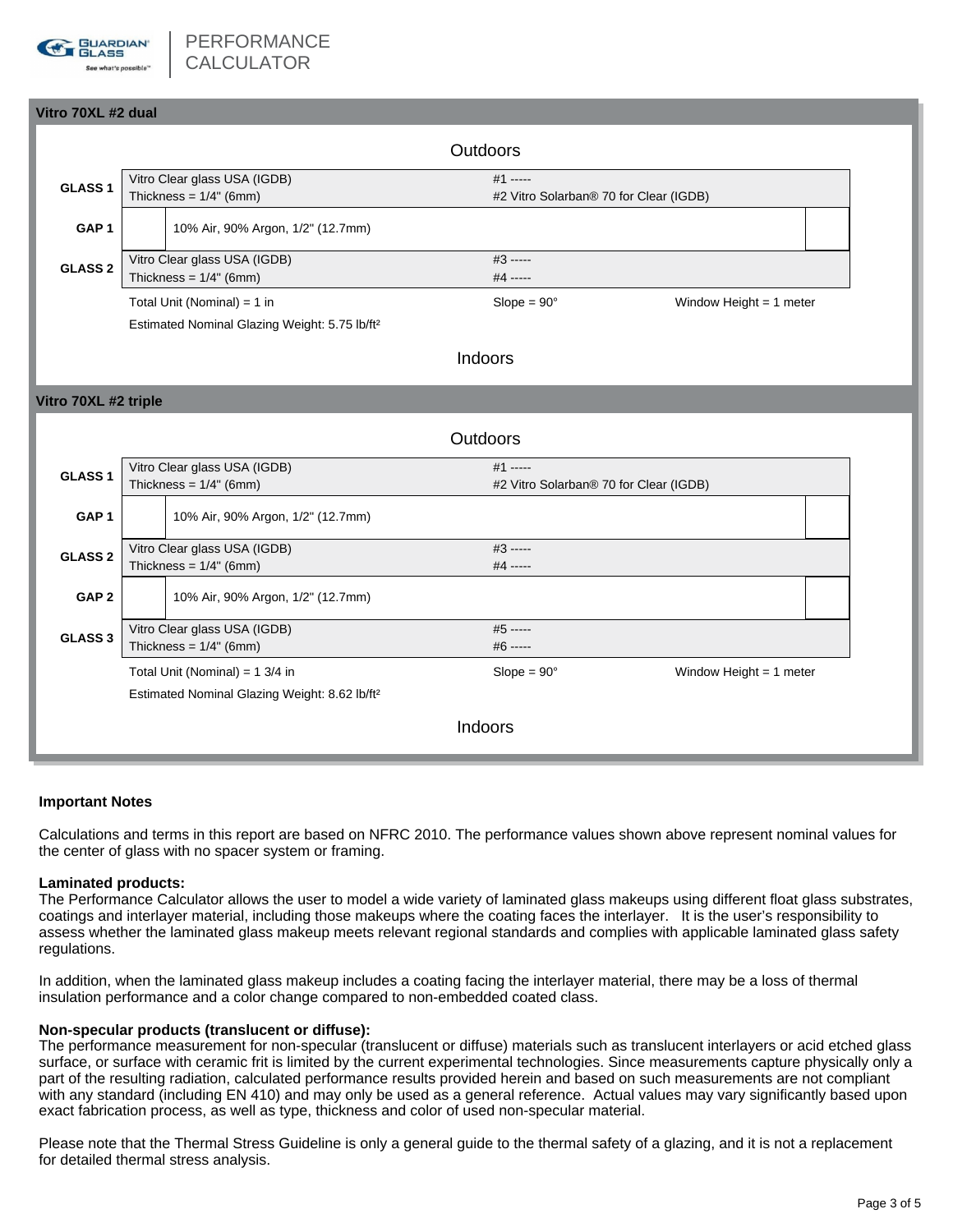

## **Explanation of Terms**

- **Visible Light Transmittance (Tv, %)** is the percentage of incident light in the wavelength range of 380 nm to 780 nm that is transmitted by the glass.
- **Ultraviolet (UV) Transmittance (Tuv, %)** is the percentage of the incident solar radiation transmitted by the glazing in the 300 nm to 380 nm range.
- **Solar Energy Direct Transmittance (Te, %)** is the percentage of incident solar energy in the wavelength range of 300 nm to 2500 nm that is directly transmitted by the glass.
- **Visible Light Reflectance Outdoors/Indoor (Rv out/in, %)** is the percentage of incident visible light directly reflected by the glass.
- **Solar Direct Reflectance Outdoors/Indoors (Re out/in, %)** is the percentage of incident solar energy directly reflected by the glass.
- **Solar Energy Absorptance (Ae, %)** is the percentage of the sun's energy that is absorbed by glass.
- **U-Value** is the glazing parameter that characterizes the heat transfer through the central part of the glazing, i.e. without edge effects, and expresses the steady-state density of heat transfer rate per temperature difference between the environmental temperatures on each side. US Standard units are Btu/hr·ft²·F and SI / Metric units are W/m2 K.
- **Relative Heat Gain (RHG)** is the total net heat gain to the indoors due to both the air-to-air thermal conductance and the solar heat gain. US Standard units are Btu/hr.ft² and SI / Metric units are W/m².
- **Shading Coefficient (sc)** is Solar Factor divided by 0.87. It is a measure of the solar heat gain referenced to 3 mm clear glass which has the designated value of 1.00.
- **Solar Heat Gain Coefficient (SHGC)** is the sum of the solar direct transmittance and the secondary heat transfer factor of the glazing towards the inside, the latter resulting from heat transfer by convection and longwave IR-radiation of that part of the incident solar radiation which has been absorbed by the glazing.

**Light-to-Solar Gain (LSG)** is the ratio of visible light gain to solar gain. LSG = (Visible Transmittance) / (SHGC)

- Color Rendering Index in transmission, D65 (R<sub>a</sub>) is the change in color of an object as a result of the light being transmitted by the glass.
- **Weighted Sound Reduction Index (Rw)** is a single-number quantity which characterizes the airborne sound insulation of a material or building element over a range of frequencies.
- **Sound Transmission Class (STC)** is a single-number quantity which characterizes the airborne sound insulation of a material or building element over a range of frequencies.

### **Disclaimer**

This performance analysis is provided for the limited purpose of assisting the user in evaluating the performance of the glass products identified on this report.

Spectral data for products manufactured by Guardian reflect nominal values derived from typical production samples or CE Initial Type Testing and subject to variations due to manufacturing and calculation tolerances. Spectral data for products not manufactured by Guardian were derived from the LBNL International Glazing Database and have not been independently verified by Guardian. Guardian recommends a full-size mock-up be approved.

The values provided herein are generated according to established engineering practices and applicable calculation standards. Many factors may affect glazing characteristics, including glass size, building orientation, shading, wind speed, type of installation, production process and others. The applicability and results of the analysis are directly related to user inputs and any changes in actual conditions can have a significant effect on the results. It is the responsibility of the users of the analysis to ensure that the intended application is appropriate and complies with all relevant laws, regulations, standards, codes of practices, processing guidelines and other requirements. Guardian makes no guarantee that any glazing modeled herein is available from Guardian or any other manufacturer. The user has the responsibility to check with the manufacturer regarding availability of any glass type or make-up.

While Guardian has made a good faith effort to verify the reliability of the tools used for this analysis, they may contain unknown programming errors that could result in inaccurate results. The user assumes all risk relating to the results provided and is solely responsible for selection of appropriate products for user's application. Guardian makes no express or implied warranty of any kind with respect to the tools used by Guardian and this analysis. There are no warranties of merchantability, non-infringement or fitness for a particular purpose with respect to the tools used by Guardian and this analysis and no warranty shall be implied by operation of